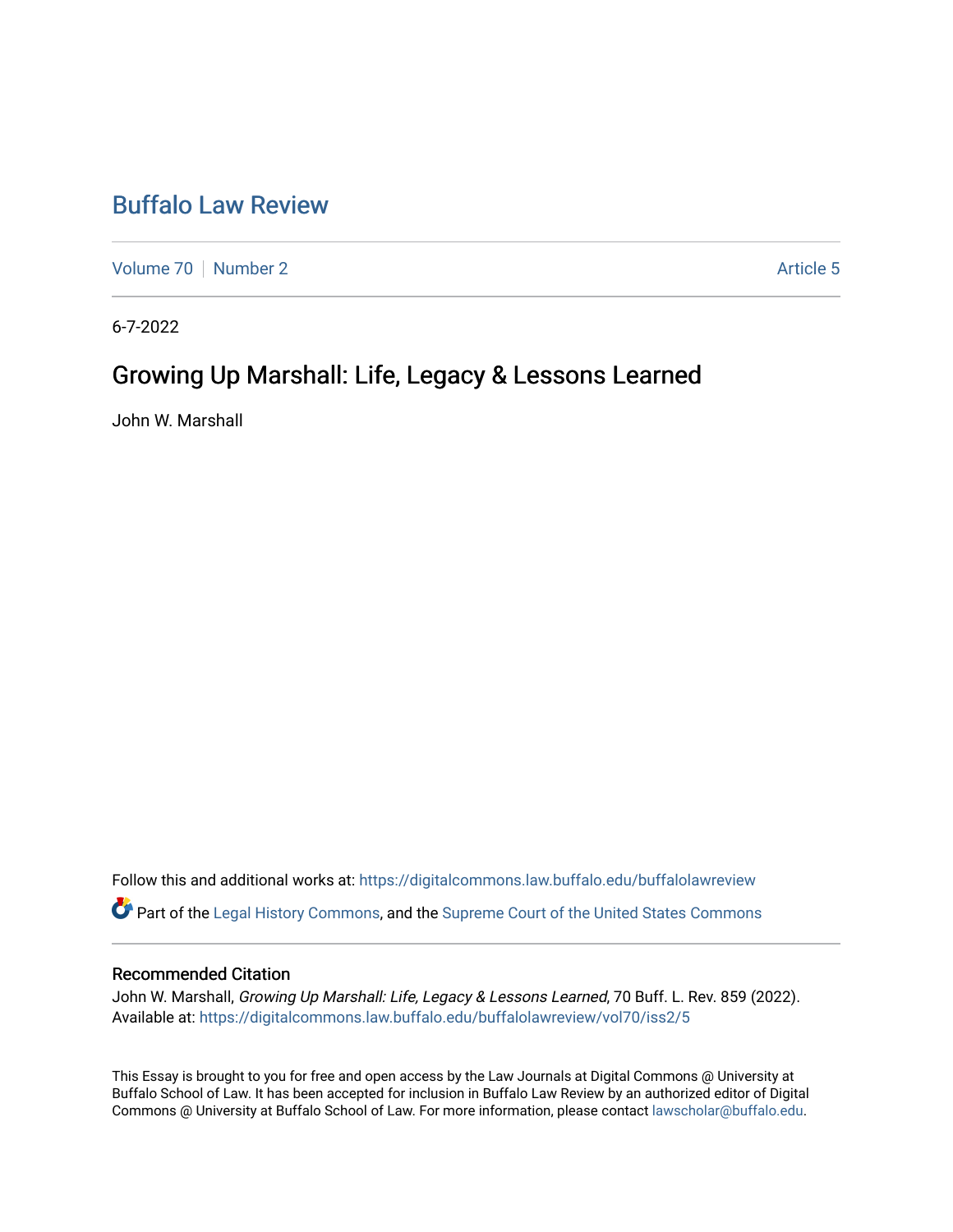# Buffalo Law Review

VOLUME 70 APRIL 2022 NUMBER 2

## **Growing Up Marshall: Life, Legacy & Lessons Learned**

### JOHN W. MARSHALL[†](#page-1-0)

 but what you've got in your heart. You can have, you can have everything, but what does it, what does it mean? It all "You can have all the money in your hands, all the possessions anyone can ever have. But it's all worthless treasure. True worth is only measured, not by what you got, means nothing if you don't stand up for something."

Those are some of the lyrics from the song "Stand Up for Something"[1](#page-1-1) that was beautifully sung by Andra Day and featured at the end of the 2017 movie *Marshall*,[2](#page-1-2) starring Chadwick Boseman, which I will talk about a little later.

This evening I will share with you some reflections about a man who spent sixty years of his life, always, always,

<span id="page-1-2"></span><span id="page-1-1"></span>1. ANDRA DAY & COMMON, *Stand Up for Something*, *on* MARSHALL (Warner Recs. Inc. 2017).

<span id="page-1-0"></span> †Adapted from Mr. Marshall's remarks to the University at Buffalo School of  Law on February, 3, 2022, presented by the *Buffalo Law Review* and University of Law, and the Bar Association of Erie County. Mr. John W. Marshall had an extensive career in public service and law enforcement. He served as a Virginia United States Marshals Service, and Secretary of Public Safety for the at Buffalo School of Law Black Law Students Association, and sponsored by Fried, Frank, Harris, Shriver & Jacobson LLP, the University at Buffalo School State Trooper, U.S. Marshal for the Eastern District of Virginia, Director of the Commonwealth of Virginia. Mr. Marshall is the son of Thurgood Marshall, who served as an Associate Justice of the United States Supreme Court.

<sup>2.</sup> MARHSALL (Open Road Films 2017).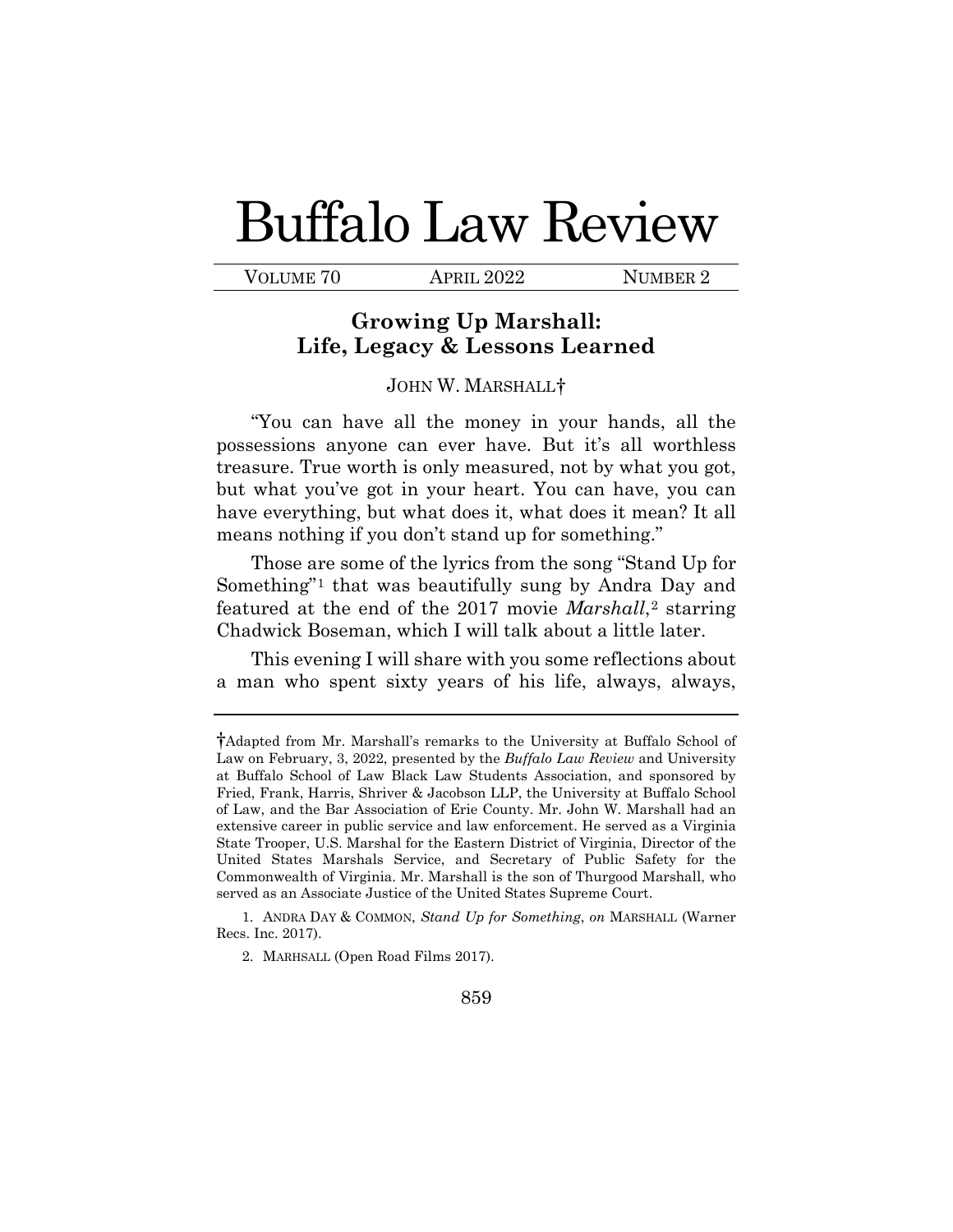always standing up for something. And that is my dad, Justice Thurgood Marshall.

 Now, knowing my audience, if you thought that I would there. But what I am going to do is share some memories and provide some legal or case analysis with an audience of attorneys and soon-to-be attorneys, I am not going to go what you do not read in the history books. At my dad's memorial service, Chief Justice Rehnquist said the following: "Inscribed above the front entrance to the Supreme Court building are the words 'Equal Justice Under Law.' Surely no one individual did more to make these words a reality than Thurgood Marshall."

 as the son of Justice Marshall? So tonight, what I am going to do is try to answer some questions that I am often asked. And I am going to start with the one most commonly asked: what it was like growing up

 argument are slim. But, that does not mean that my brother, occasionally try. I always begin by saying that when you grow up in a household where your dad won twenty-nine of thirty-two cases that he argued before the United States Supreme Court, you quickly realize that your chances of winning an Thurgood Marshall, Jr., who is an attorney, and I did not

 friends had either a mini bike or a go-cart, and they zipped wanted a mini bike. I told my dad that I wanted a mini bike, I want a mini bike. Yet the answer was repeatedly no. I even playbook. I tried to argue for equal access to modes of One story that I will share with you is when I was a young teenager growing up in Northern Virginia, actually in the home that I am speaking to you from tonight. All my around the neighborhood. I did not have either one. And I he said no. But I was persistent; I wanted a mini bike, please tried my mother, but she sent me back to my dad. So then I said okay, let me try the Thurgood Marshall civil rights transportation. But I was not successful.

So just when I had about given up, one day, my dad pulls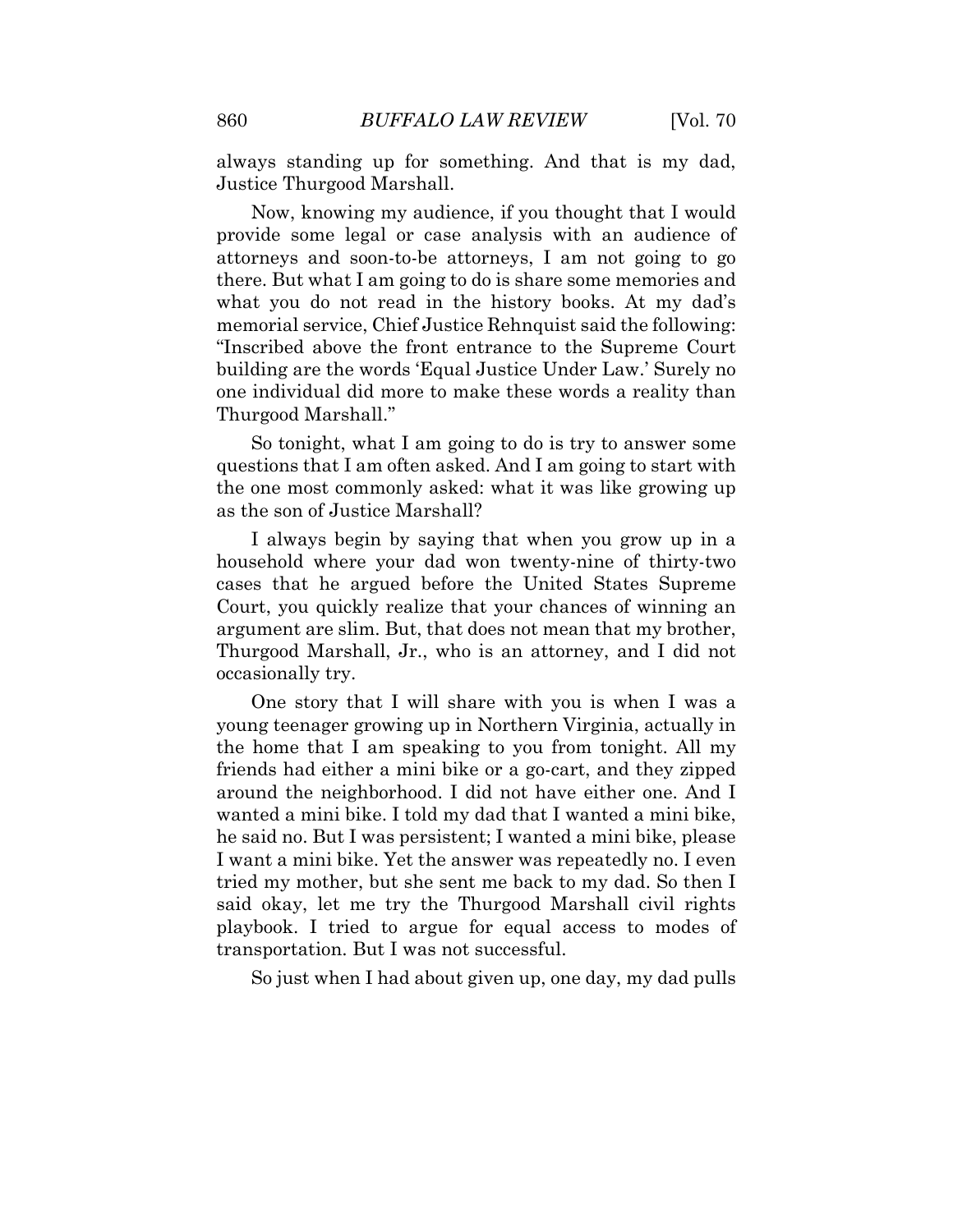*Board of Education* moment. I had scored my biggest ever up in the carport and comes in the house and has a disgusted look on his face. He throws me the keys to the car and says, "I give up. I am tired of hearing about it. There is something in the trunk for you." So, you know, as President Obama said, this was my moment in time. This was my pivotal *Brown v.*  victory.

 figured, okay, he is going to make me work for this. This is opened to one of the pages, which dealt with the illegality of requirement that to operate a motorcycle or mini bike, you So, I walked out to the car, opened the trunk, and inside the trunk was a box. I was a little bit puzzled. But then I probably a mini bike that I am going to have to assemble. But then I opened the box, and I looked in it only to see books, in particular, law books. One of them was the Virginia Motor Vehicle Code, with several pages marked with sticky notes. I riding mini bikes on the public streets of the commonwealth of Virginia, and another page, which dealt with the need to have a driver's license which I was not old enough to have. So clearly, my dad's law clerks—this was when he was on the Supreme Court—had to do some "all other duties as assigned" and did some research on Virginia motor vehicle law. But what I will most remember is while shaking my head as I looked into that box, I looked to the side to the kitchen window where I could see my mom and my dad had their faces glaring out the window, laughing uncontrollably. My landmark victory was not to be.

 attorney. So, so many fond memories. And with tonight's Speaking of which, my mom is ninety-three and is doing great. And as I said, my older brother Thurgood, Jr., is an audience, I think one of them too that I think appropriate to share with you is regarding my dad's law clerks who I just mentioned. My dad had over one hundred law clerks during his time

 on the Supreme Court and also the four years he spent on part of the Marshall family. We have stayed in touch with so the Second Circuit Court of Appeals. Those law clerks are all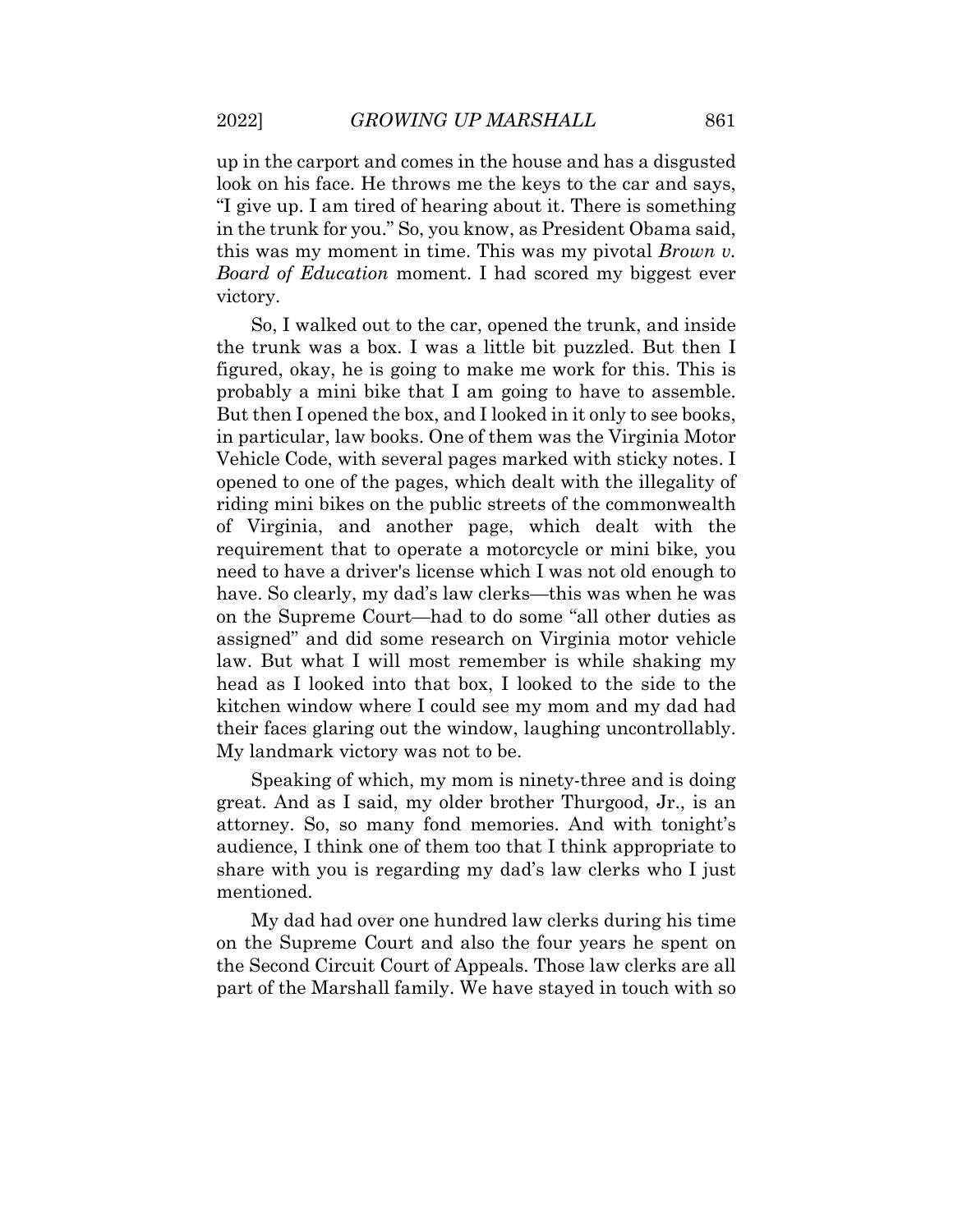many of them and are so proud of all of them. You should couch, and then gone back to work. Very demanding work, know too how hard those law clerks work. I would occasionally visit my dad's chambers, and I would go into the law clerk's offices—he would have four per term. I would look at them, and I would say jokingly say, "My gosh you guys look tired, what have you been here all night?" And many times, they shook their heads, because yes, they had in fact been there all night, took turns taking a quick nap on the but I know talking to all of them how rewarding it is. Every term my dad would have the clerks come out to

 in particular. It was with his clerks in 1988, and I sat down an attorney and just having the opportunity to clerk there in the Supreme Court and work for my dad. the house here in Northern Virginia for dinner. It was always a very relaxed, casual event to get away from the business of the court. But there is one of those dinners that I remember and talked with one of them. She was so excited to be a clerk for my dad. She was so enthusiastic about the law and being

The reason I share this story in particular is because this clerk went on to become the Dean of the Harvard School of Law. She then followed in my dad's footsteps as the Solicitor General of the United States, and now sits on the Supreme Court: Justice Elena Kagan. We are so proud of her, as we are all the clerks.

 A few years ago, my oldest granddaughter, for one of her I took her to the Court, and I will never forget as we were sitting in the family section which was the first time I saw and how proud I was to see her up on the bench. And I know my dad is so incredibly proud of her. She also took the time how she thought the lawyers did arguing the case. It was just college courses, came to me and said, "Hey Papa, I have to go and hear a case in court. Do you think you could take me to the Supreme Court to hear a case?" And I said, "Absolutely." Justice Kagan on the bench. I cannot tell you the emotions, after the case—we spent an hour with her in her chambers and she asked my granddaughter questions about the case,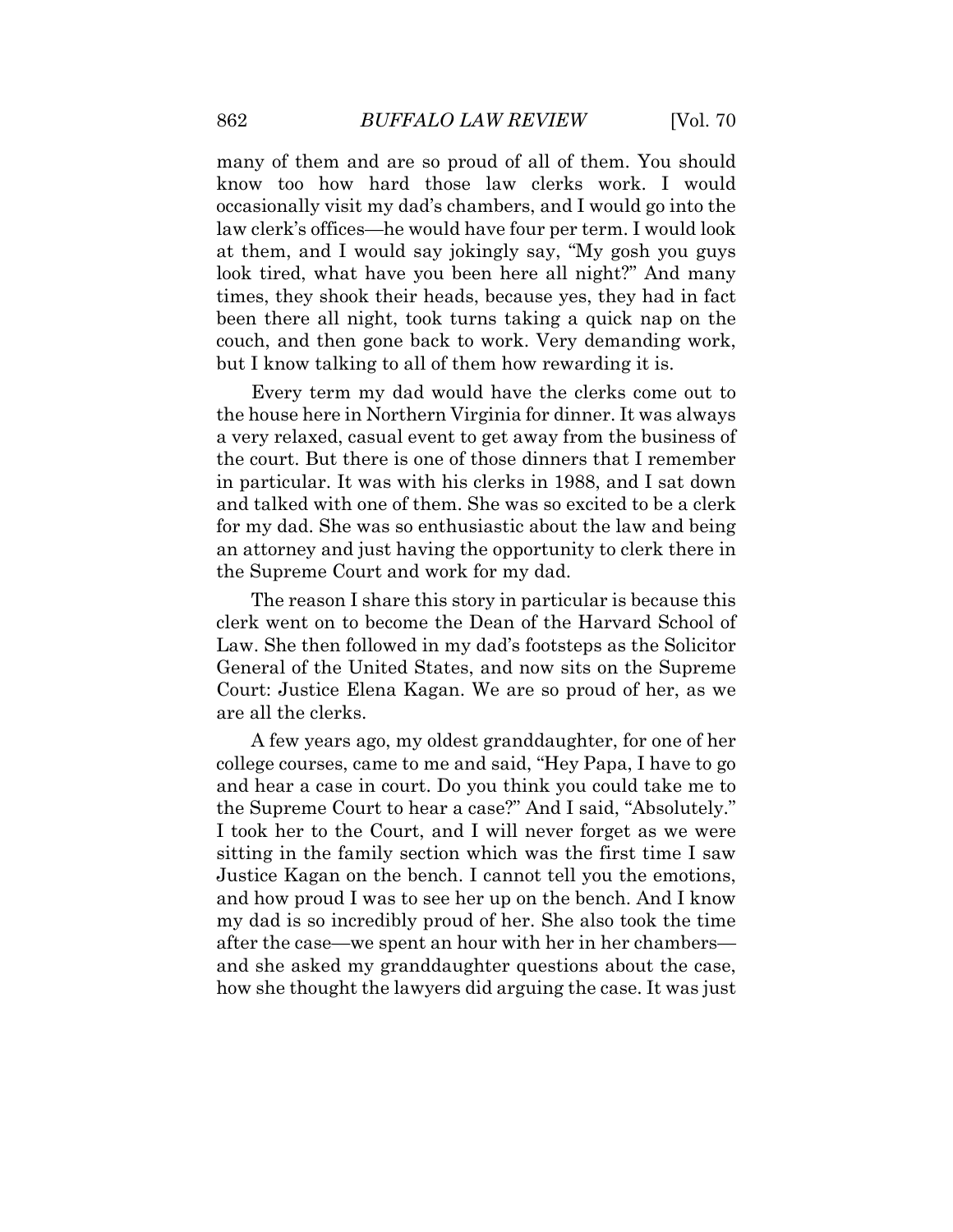Court, and hear a case there, and you got to spend an hour an incredible hour. And then I got to thinking. I told her as we were driving home, "Breauna so you were required to go listen to a case in court. So you got to go to the Supreme with Justice Kagan. If this does not get you extra credit, I do not know what will." But again, so gracious of Justice Kagan to spend that time with us.

 schoolteacher. And my grandfather, my father's dad, William worked as a waiter, the head waiter, at an exclusive all-white country club in Baltimore, Maryland. I have to say it 1908. Back to growing up, my parents always stressed education to us and that education came first to realizing our dreams. I think a lot of that had to do with the fact that my grandmother, my father's mother, Norma Marshall was a Marshall, was a Pullman porter on the trains and also properly "Bawl-murr," where my dad was born July 2nd,

 it to Thurgood, which stuck with him obviously the rest of his life. Also, at grade school apparently in Baltimore, my dad memorizing sections of the Constitution. Little did they know that they were preparing a future Justice on the Supreme Originally, he was named Thoroughgood. As the story goes, he was tired of spelling out his name, so he shortened occasionally acted up in class. Teachers had a difficult time trying to rein him in. So they came up with something creative. They thought, rather than just send him to the principal's office, they would send him to the basement of the school with the U.S. Constitution and tell him to start Court.

 go onto be a dentist. His older brother, Aubrey, was a doctor, My dad went on to attend college at Lincoln University in Pennsylvania. Originally, he went thinking he would then and my dad thought he would go into dentistry. But he changed his mind about halfway through his time at Lincoln, and decided he wanted to be an attorney. He thought that we are close to the University of Maryland, I want to go to the University of Maryland Law School. But he was turned down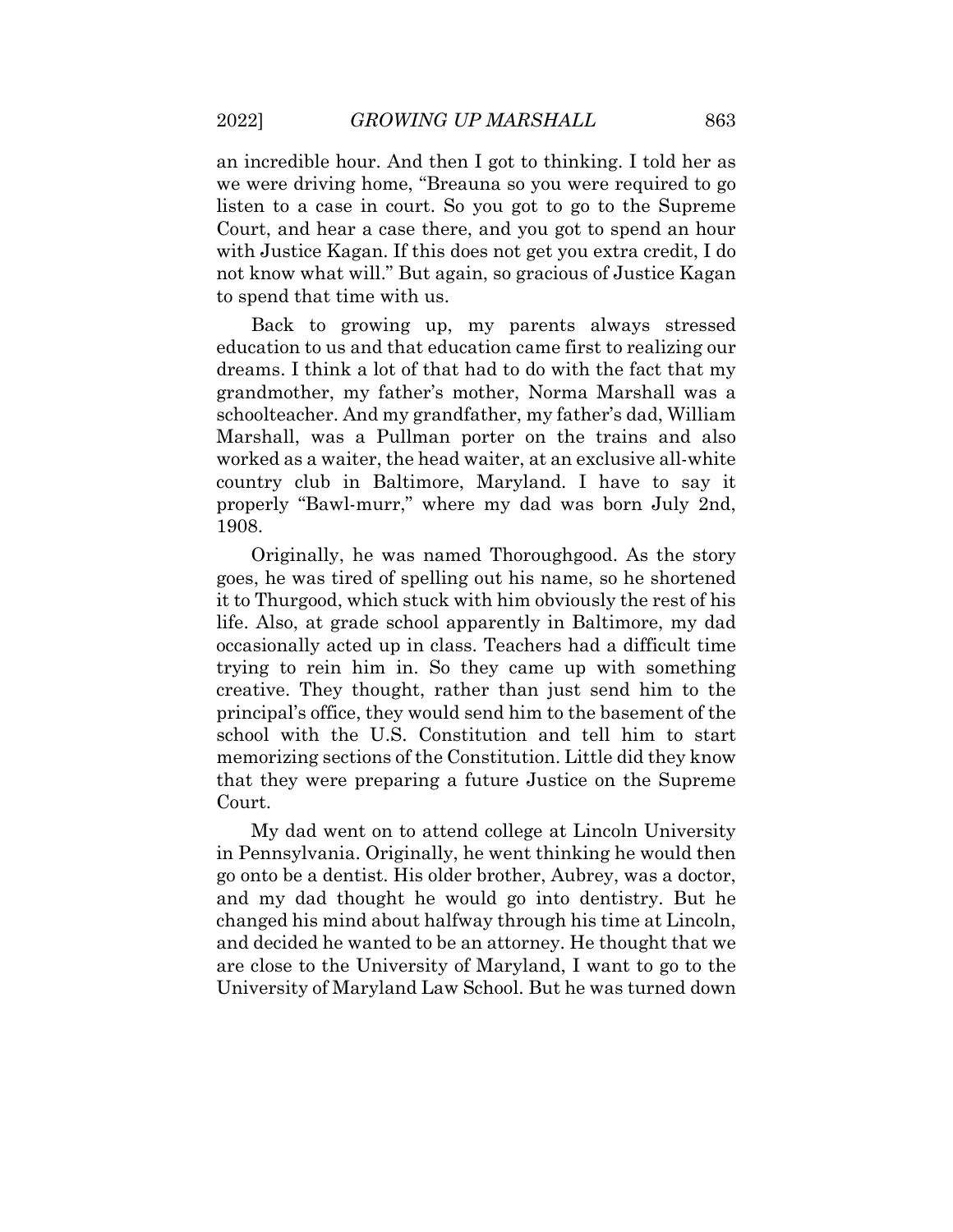because of the color of his skin. So he vowed that one day, he would make the University of Maryland pay.

 Howard University School of Law, where he met his mentor credit to Mr. Houston, who at the time was the Vice Dean at Houston: "I never worked hard until I got to the Howard Law But you know the old saying everything happens for a reason? That is exactly true here, because my dad ended up taking a bus every day into Washington, D.C., to attend Charles Hamilton Houston. I can never talk about my dad the attorney, the judge he went onto become—without talking about Charles Hamilton Houston. He gave all the Howard Law School. My dad said the following about Mr. School and met Charlie Houston. I saw this man's dedication, his vision, his willingness to sacrifice, and I told myself, 'You either shape up or ship out.' When you are being challenged by a great human being, you know that you can't ship out."

 took him under his wing. During academic breaks, my dad would travel with Mr. Houston to southern states to argue civil rights cases. My dad would actually be in the car with a driving many times and dictating legal briefs to my dad. So my dad got to see him argue cases and prepare for civil rights Mr. Houston saw something special about my dad and manual typewriter on his lap as Mr. Houston would be cases first hand, an incredible experience for a young law student.

 literally in the homes there were dirt floors. A very poor area. and he sat down on a porch and started eating his lunch. A He also shared a story: They were in a small town, where They were interviewing some people with regard to one of Mr. Houston's cases. My dad had packed his bagged lunch, little boy came up and kept staring at this orange my dad had sitting there from his bag. My dad could tell that little boy wanted that orange. So he gave him that orange. And the little boy just started biting into the orange, and shaking his head, and destroyed the orange and just threw it on the ground.

My dad told Mr. Houston the story, and he said, "You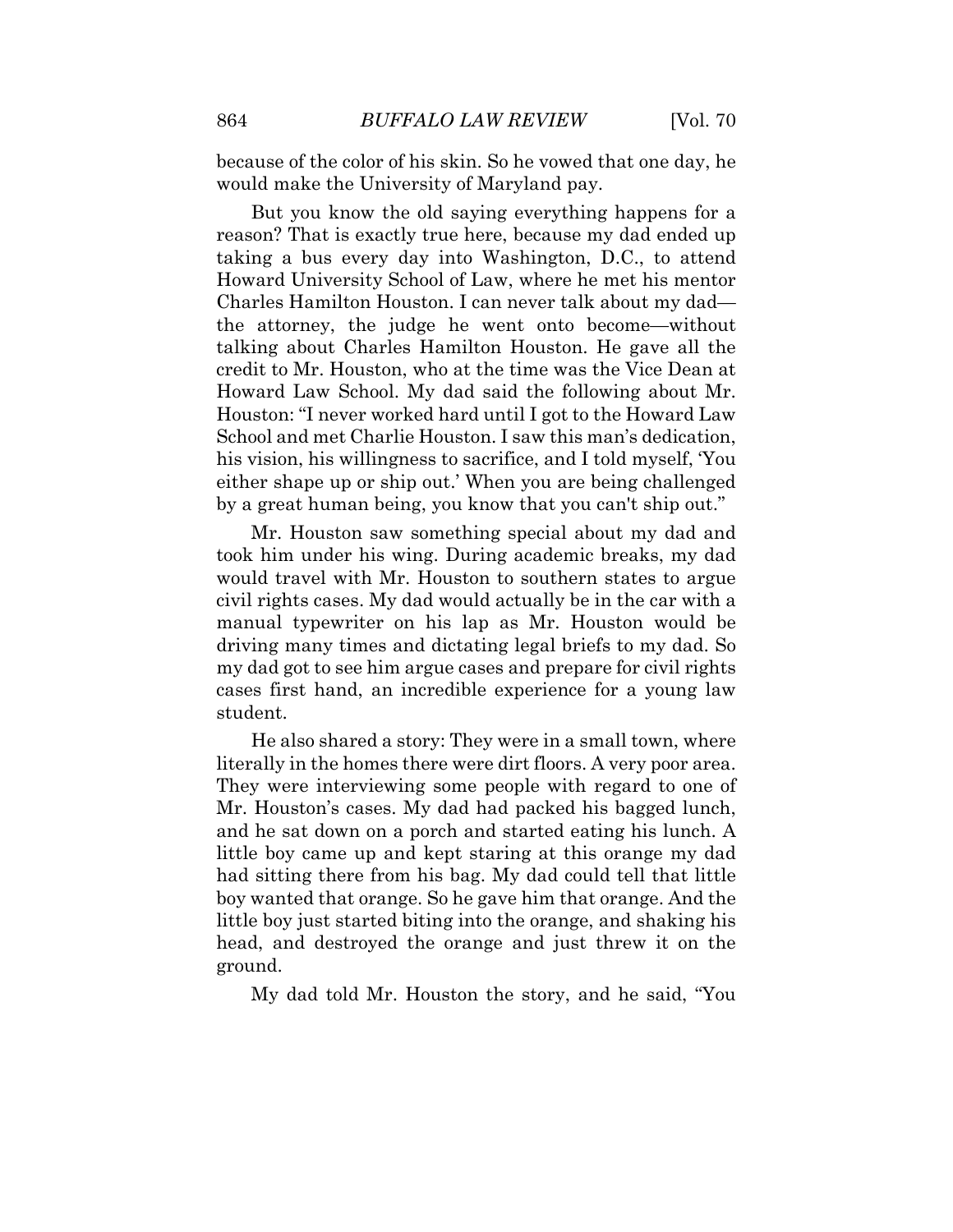when it came time to eat it, I saw this little boy and he know I was thinking about that orange all day, and finally wanted it so I gave it to him, and then he bit into it and wasted my orange." And Mr. Houston got very upset with my dad. He said, "Don't you understand what just happened?" And my dad said, "No!" And Mr. Houston said, "That little boy has never seen an orange. And he does not know how to eat that orange." My dad said he was very embarrassed.

Mr. Houston challenged his students at Howard Law School. Mr. Houston told them the following: "Get your law, and get it straight. Get your research, and dig deeper. When you plan, plan twice. When you map out your case, take not the two possibilities, but assume two others. You've got to do better than the other man. Nothing can we get from the executive side of the government, nothing can we get from the legislative side. If we're going to get our rights, we're going to get it when the Court moves."

My dad went on to graduate number one in his class at Howard Law School followed by Oliver Hill as number two. Oliver Hill is a name that I will mention again later.

 University of Maryland pay for having denied his admission. Together with Mr. Houston, my dad served as co-counsel in ordered the University of Maryland to admit black students But as I said before, my dad vowed to make the the case of *Murray v. Pearson*,[3](#page-7-0) a 1936 case filed on behalf of Donald Murray, a qualified African-American, who like my dad was denied admission to the University of Maryland Law School because of the color of his skin. And my dad and Mr. Houston were successful. The Maryland Court of Appeals to admission.

 That case, and several others that my dad worked with *Education*. Strategy sessions were held actually back at Mr. Houston, was beginning the foundation for the strategy for what later would be known as *Brown v. Board of* 

<span id="page-7-0"></span><sup>3.</sup> *See* 182 A. 590 (Md. 1936).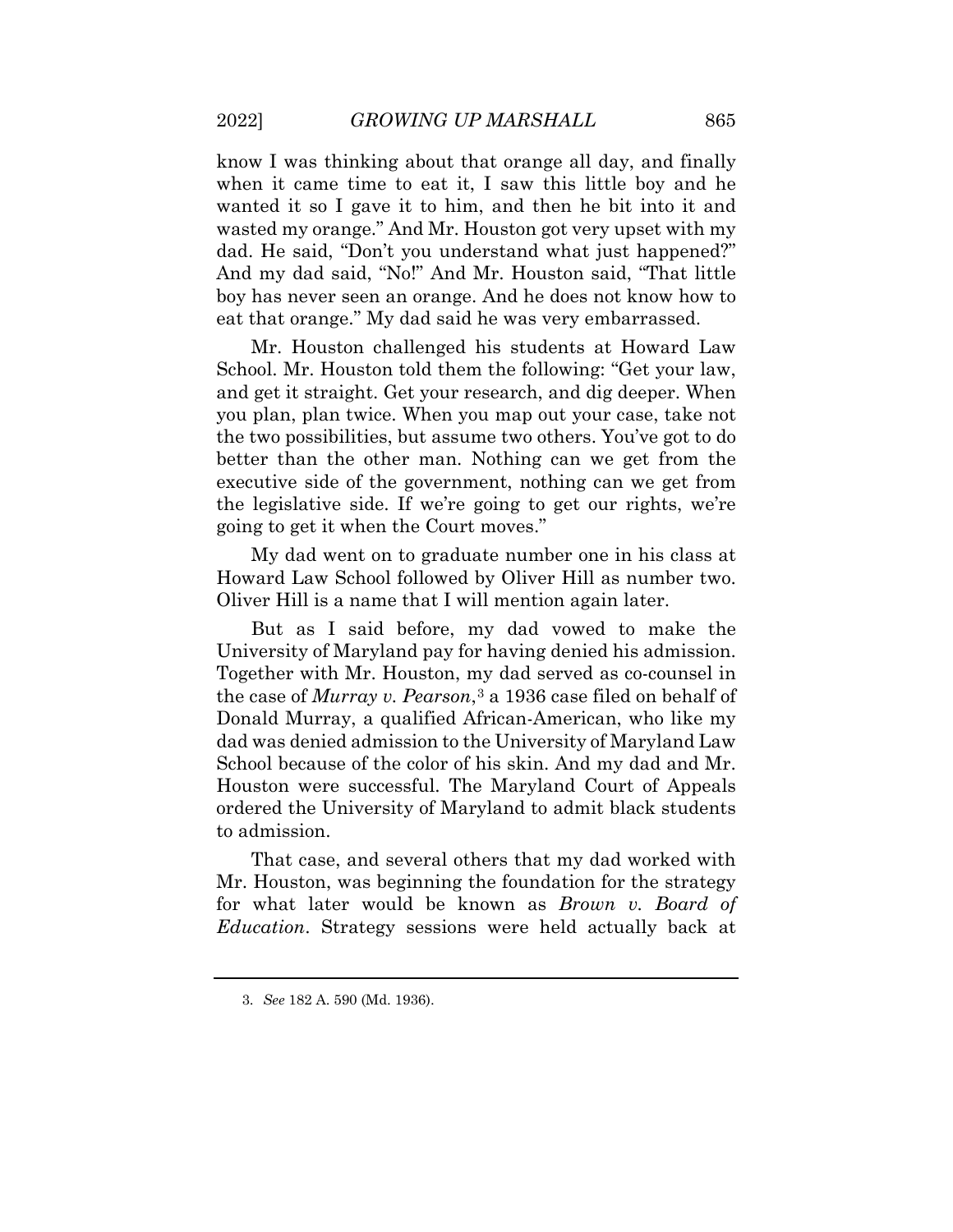wasn't time." They also said, if you lose that, then the *Plessy*  My dad argued back at them, saying, "Well if not now, then Howard Law School as the lawyers prepared for that case. And there were a lot of doubters, people who were encouraging my dad not to take that case on, saying, "It doctrine of separate-but-equal will just be cemented firmly as the foundation of the country; we cannot take that chance. when? We are going to do this." And they did.

 consolidated. Cases out of District of Columbia, Delaware, South Carolina, Virginia, and the case of *Brown v. Topeka, Brown v. Board of Education* was actually five cases *Kansas, Board of Education* and Linda Brown, the young African-American child who was not allowed to enroll in an all-white school close to her home. Now, the basic argument in *Brown v. Board of Education* was that the separate-yetequal doctrine, known as the *Plessy* doctrine, denied Fourteenth Amendment guarantees of equal protection under the law.[4](#page-8-0) 

I want to read to you a couple of experts from my dad's arguments before the justices of the United States Supreme Court for that case.

"I got the feeling when I heard the discussion yesterday that when you put a white child in a school with a whole lot of colored children, the white child would fall apart or something. Everybody knows that is not true."

 shall be kept as near that stage as is possible, and now is the time, we submit, that this Court should make it clear that that is not what our Constitution stands for." And he closed his argument with the following: "The only thing can be is an inherent determination that the people who were formerly in slavery, regardless of anything else,

<span id="page-8-0"></span>On May 17, 1954, Chief Justice Earl Warren delivered the opinion of the Court—the unanimous opinion of the Court. It was so important not to send a mixed message, but

<sup>4.</sup> *See generally* Brown v. Bd. of Educ., 347 U.S. 483 (1954).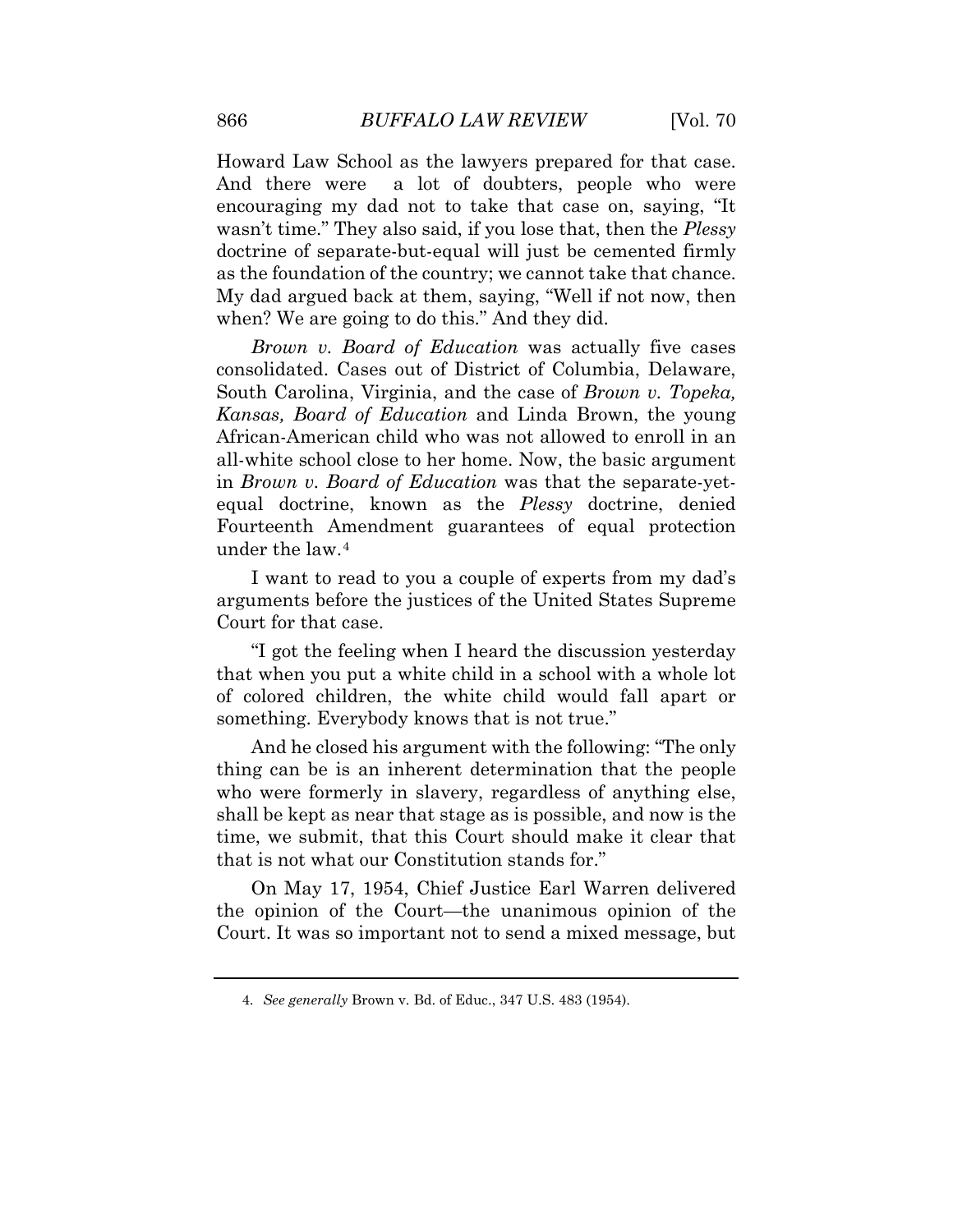*Brown v. Board of Education* and so many of the other Defense Fund argued and won, people would want to give recognition. He did not like awards. But when he was asked about it, he would always say number one that *Brown v.*  Robinson. Also, it is interesting to note that three of those six to send a unanimous decision. Chief Justice Warren said that "[w]e conclude that in the field of public education the doctrine of 'separate but equal' has no place. Separate educational facilities are inherently unequal."[5](#page-9-0) And thus the integration of our nation's public schools and so many other facets of society and life in our country. Now when it came to victories that my dad, the NAACP, and the NAACP Legal him awards or give him accolades, and he did not like the *Board of Education* was Charlie's victory, referring to Charles Hamilton Houston who had crafted the strategy for that case. And second, he would give credit to his brilliant legal team: Robert Carter, Jack Greenberg, Oliver Hill (who you will remember was number two in my dad's law class), Constance Baker Motley, James Nabrit, and Spottswood went on to themselves become federal judges: Robert Carter, Constance Baker Motley, and Spottswood Robinson. But those are all names that I hope that particular to the students there, please take the time to look-up those people and learn about them: Robert Carter, Jack Greenberg, Oliver Hill, Constance Baker Motley, James Nabrit, and Spottswood Robinson.

 all of the civil rights cases, he would say, should go to the But ultimately, my dad would acknowledge all those people. He would say you know what though, it's not me, it's not them. The credit for *Brown v. Board of Education* and unsung heroes. What did he mean by that?

Well, I remember traveling with my dad by train once from D.C. to New York; he always loved traveling by train. We were sitting there waiting to leave Union Station, and my dad was looking out the window. I noticed that he had tears

<span id="page-9-0"></span><sup>5.</sup> *Id.* at 495.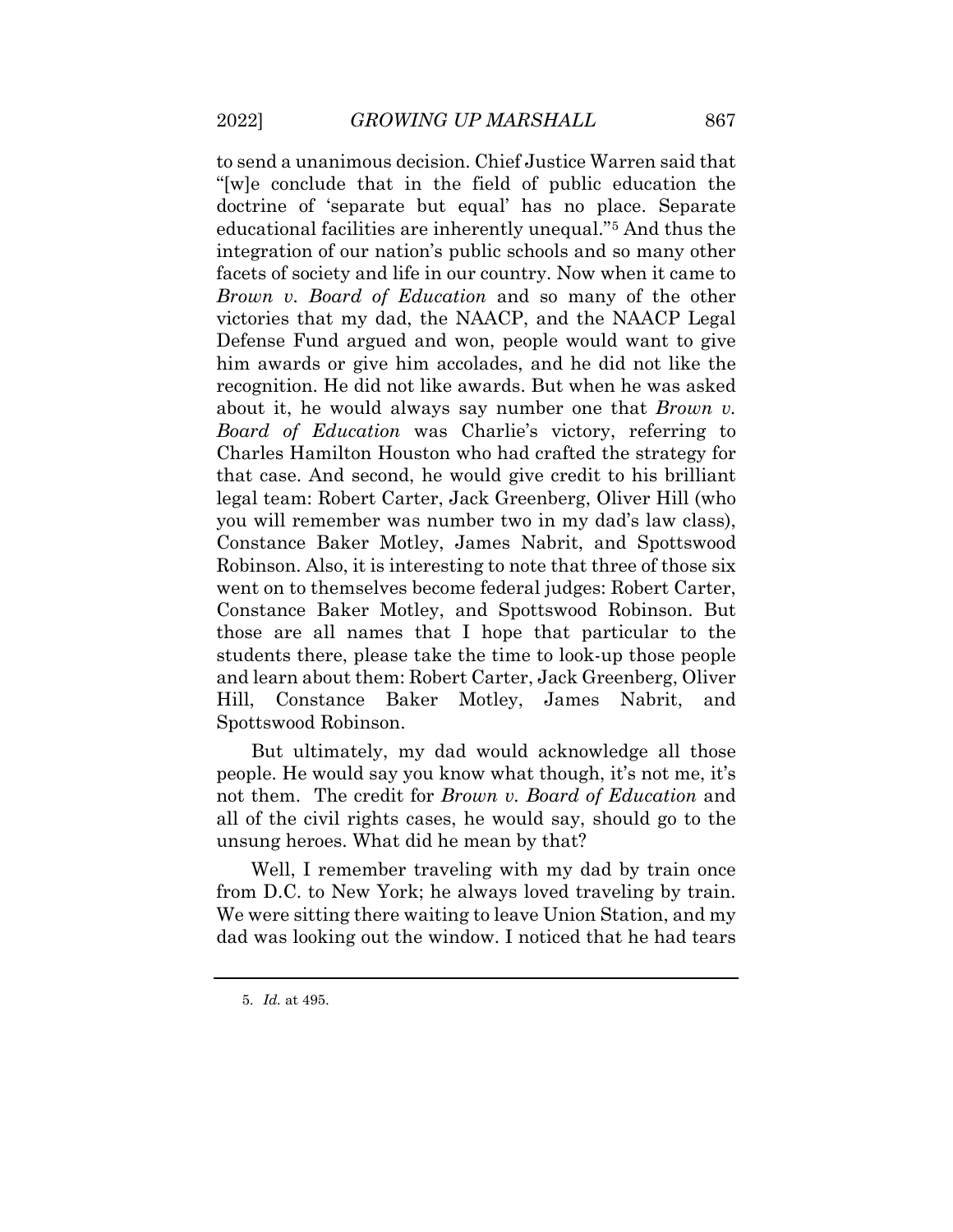shared with me that looking out that window at people reminded him of all the times he had traveled by train to told how he would look out the window at them and feel in his eyes. So I asked him, "Dad, what is wrong?" And he southern states and southern towns to argue cases, civil rights cases. Many times people who insisted on their day in court lost their jobs, lost their homes, and some even lost their lives just because they insisted on their day in court. They would always accompany my dad to the train station when he would leave to go back to New York City. My dad guilty at what might happen to them as a result of arguing their case. And he told me, "Those are the real heroes. Those are the unsung heroes."

 "I want at all times to recognize those who stayed there. I evidence of what was in order to gain the inspiration for what I will read you a quote from my dad about these people: value them not only because of the kind of people they were, but because of the kind of nation they insisted we become. I respect them not because of the influence they wielded, but because of the power they seized. It is useful, I think, to recall their stories, not to dwell on the past, but to see concrete can be."

 mom and dad what I decided to do. And you talk about the always told my brother and I that it was our choice what we day. I think I really pushed the envelope. But you need to Back to other questions I am asked. One I often get is: "what did my dad think about me becoming a Virginia State Trooper?' I always start that one by saying I can remember it like yesterday, sitting in the living room, and telling my "awkward silence." I really surprised them. But my parents wanted to do with our careers as long it was something that we believed in and something we would give our best to every know that because my dad had a lot of experiences with law enforcement when he was arguing those cases in those southern states that were not good.

There was a case that he was arguing in Tennessee, and that evening as he and some other attorneys were traveling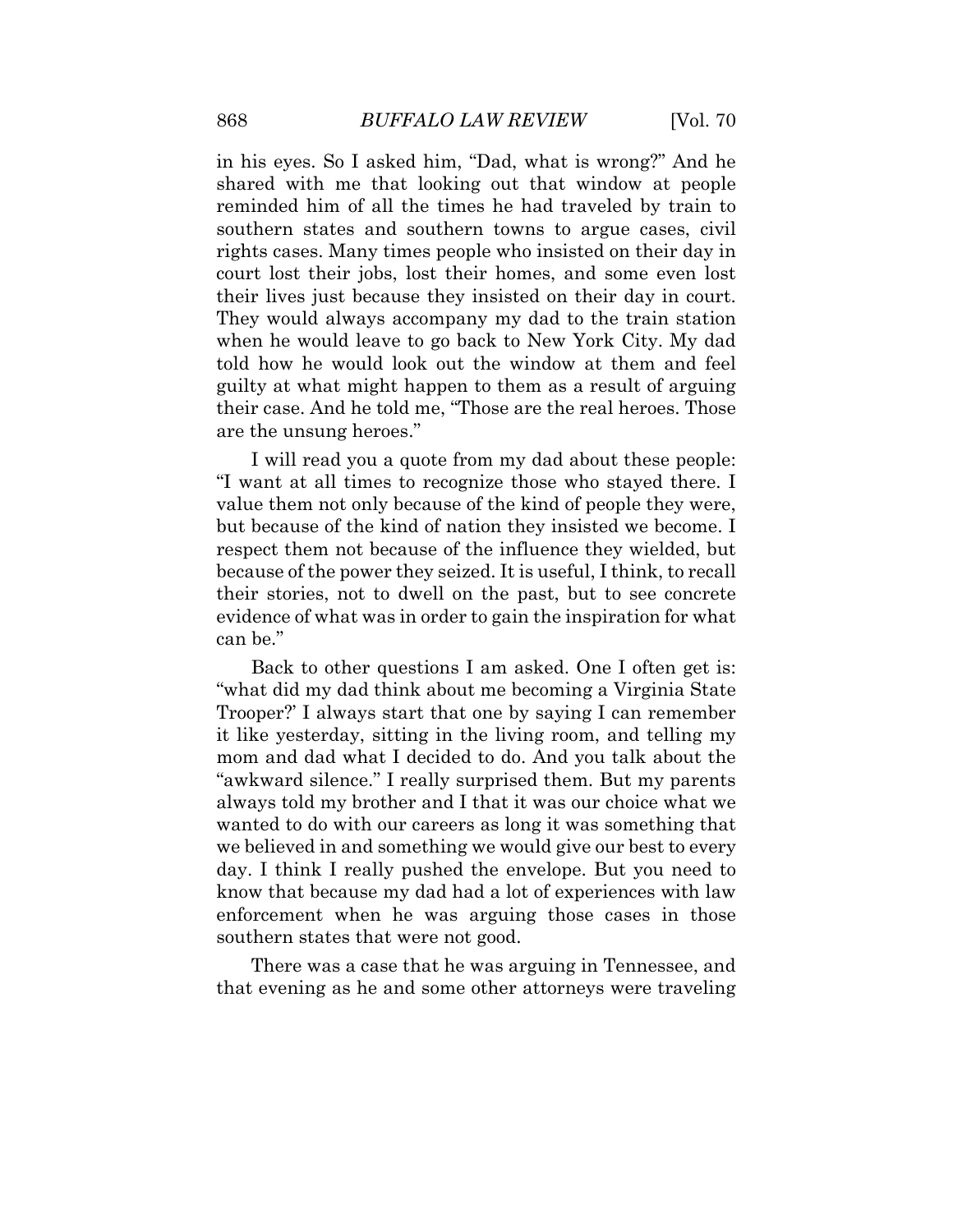was pulled over. The police officers took my dad out of the vehicle and drove off. It ended up they took him by a river for him. And thank goodness, the other attorneys with my dad quickly gathered as many people as they could and got back to a safe house where they could stay at night, the car there in Tennessee where there was a lynch squad waiting there in time to stop that. But that was their intention that night, to lynch my dad, and in that crowd were law enforcement officers. So when his son then decides that he is going to become a law enforcement officer, I can understand where my dad was coming from and how he reacted.

 State Police Academy and coming home on weekends and he sarcastic tone sometimes. And I will never forget, I said, "I am so glad you asked me that question, because we spent the But he totally supported me. I remember going through would ask me, what did you learn last week, kind of in a last week—forty hours—on constitutional law. And guess what dad, next week, forty more hours on constitutional law." And he was surprised.

 When it came time for graduation, they offered for him not." He said that he was going to sit with all the other proud to sit on the stage or have a VIP seat. He said, "Absolutely family members. And that he did. He showed up just a few minutes before graduation started and sat towards the back of the room.

 on the emergency lights; he turned on the siren; he even time in my new police car. But we turned everything off, and I remember going to my parents home in Northern Virginia for a little party after my graduation. With the Virginia State Police, you are actually issued a take-home cruiser. So I had this brand new, shiny police car and came to the house. And my dad said, "Come on, I want to go see this car!" So we went out in the driveway, and he pushed me aside because he wanted to sit in the driver's seat. And needless to say, he pressed every button in there: he turned turned on the loud speaker. He was just having a good old it got quiet. And he reached into his pocket, and he handed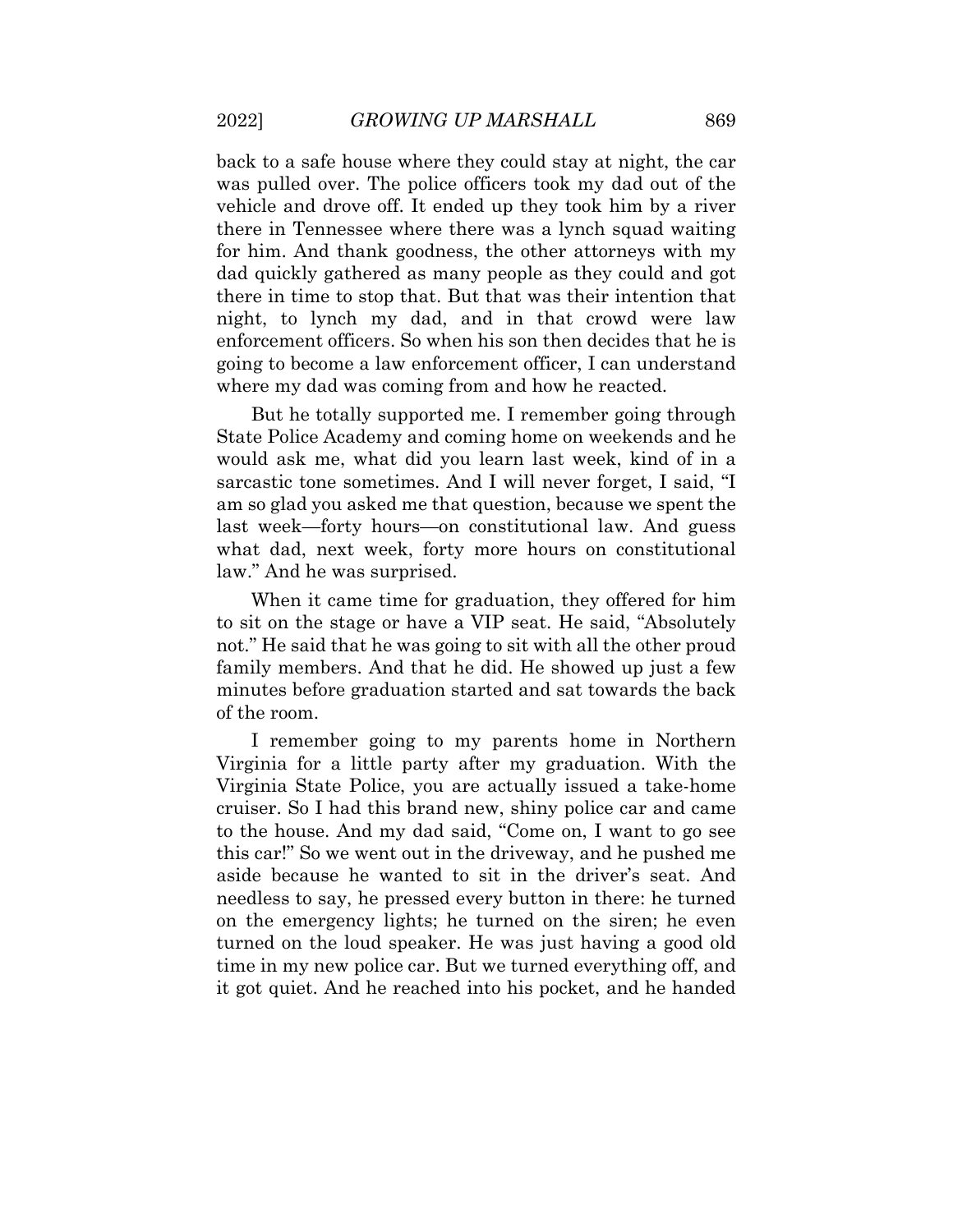never far from me in my twenty-eight years in law me this: a pocket-sized Constitution of the United States of America. This is the actual one that he gave me on December 19th, 1980, after my graduation. And he told me to make sure that I always keep this with me and follow it to the letter and I would be fine. And that is exactly what I did. This was enforcement and public safety. That is what guided me.

 says, "You know, there are so many people, indeed my own sons at times, look at me with an expression on their face I talked about the movie *Marshall*. At the end of the movie in the credits, you can hear my dad's voice. And he that they don't believe what happened in the past. Well if we don't look out, it is going to happen again."

 when I was a Virginia State Trooper in uniform with another trooper. I was on the SWAT team, and we had traveled to another part of the state to bring an armored vehicle back up and there was a man behind the counter. He said, "Can I help you?" And I said, "Yes, sir. I was just hoping that I could use the restroom. Do you have one here?" He then said, "I do, but you can't use it." And I said, "Excuse me?" He said, "It is not available to you." As he was saying that, a lady came walking out from the When I heard that, it was a surprise to me when I went to see the movie for the first time. It reminded me of a story to Northern Virginia. I needed to use the restroom, and stopped. It was a rural area we were driving through, and I stopped in this general store, a small market. I walked in,

 that it is not available to me." Now keep in mind that I am in full State Police uniform. She looked at the man with a disgusted look, said, "Trooper, there is a restroom," and then back, I assume who was his wife, and said, "What's going on?" And I said, "I just stopped in ma'am to see if I can use the restroom. But apparently, this gentleman is telling me directed me to it.

 But when I heard my dad's voice and heard that, it what he told me. And he could tell. I thought his stories were reminded me, because yes, I had doubted growing up a lot of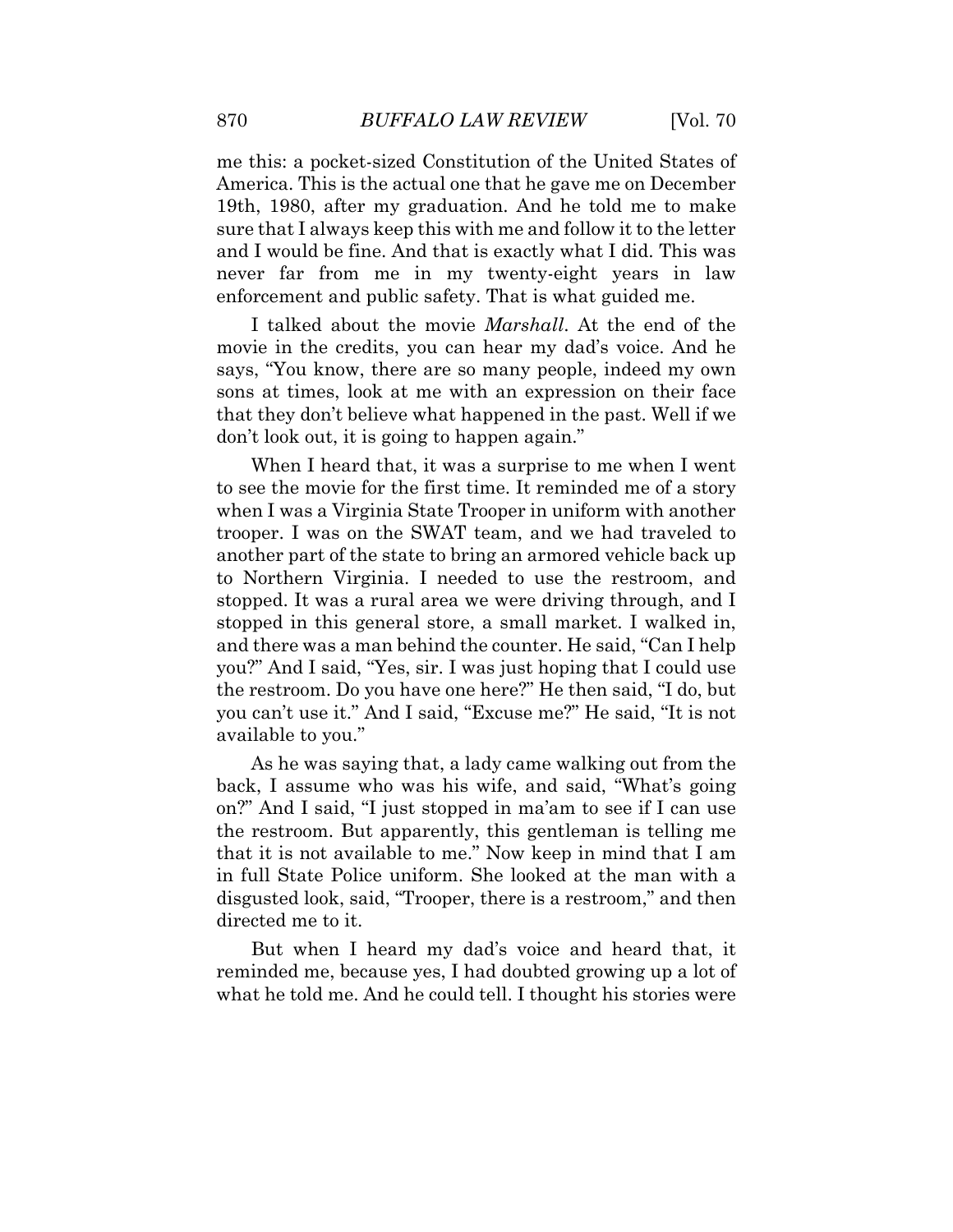exaggerated. I led a sheltered life until I went out into the real world as a Virginia State Trooper. And I saw it that day.

 Thank goodness, we didn't have cellphones then, because He had a lot of work to do. I had a lot of work to do. And our I probably would have called him that day. But instead, the next day, I went and sat down with him and shared the story and told him what happened. And it was silence. He just shook his head and didn't say a word. But in his face, I could see what his message was: We still have a lot of work to do. country still had a lot of work to do.

Speaking of the movie *Marshall*, I'm often asked about my connection to that movie. In 2014, I was giving a speech in Bridgeport, Connecticut. At that event, I was introduced to an attorney by the name of Michael Koskoff. He shared with me that he was also working on a screenplay for a movie. He was working with his son, who was actually a screenplay writer, Jacob. It was about a 1941 case that my dad had been involved in. I admitted to him that I had not heard of that case. So he shared with me a little about the case.

 played by Josh Gad. It was such a special moment for Lauren because I call her my sister, and she calls me my brother. Also at the table was Lauren Friedman, the daughter of Samuel Friedman, the Jewish attorney featured in the movie and I to meet, knowing that our dads had worked side-byside arguing a case almost seventy years before, and we just thought how proud and happy they would be seeing the two of us together. And we remain close. I don't say friends, That's how close we are. And that is when it all started there in Bridgeport.

Mike shared with me the screenplay, and said "Hey, when you get a chance, take a look at this and tell me what you think." Appropriately, I read it on a train ride from D.C. to New York. I read it and never put it down. It was amazing. I told Mike that, and I don't know how he moved things as fast as he did, but they were able to get the movie going and get it secured through Lauren Friedman's good friend,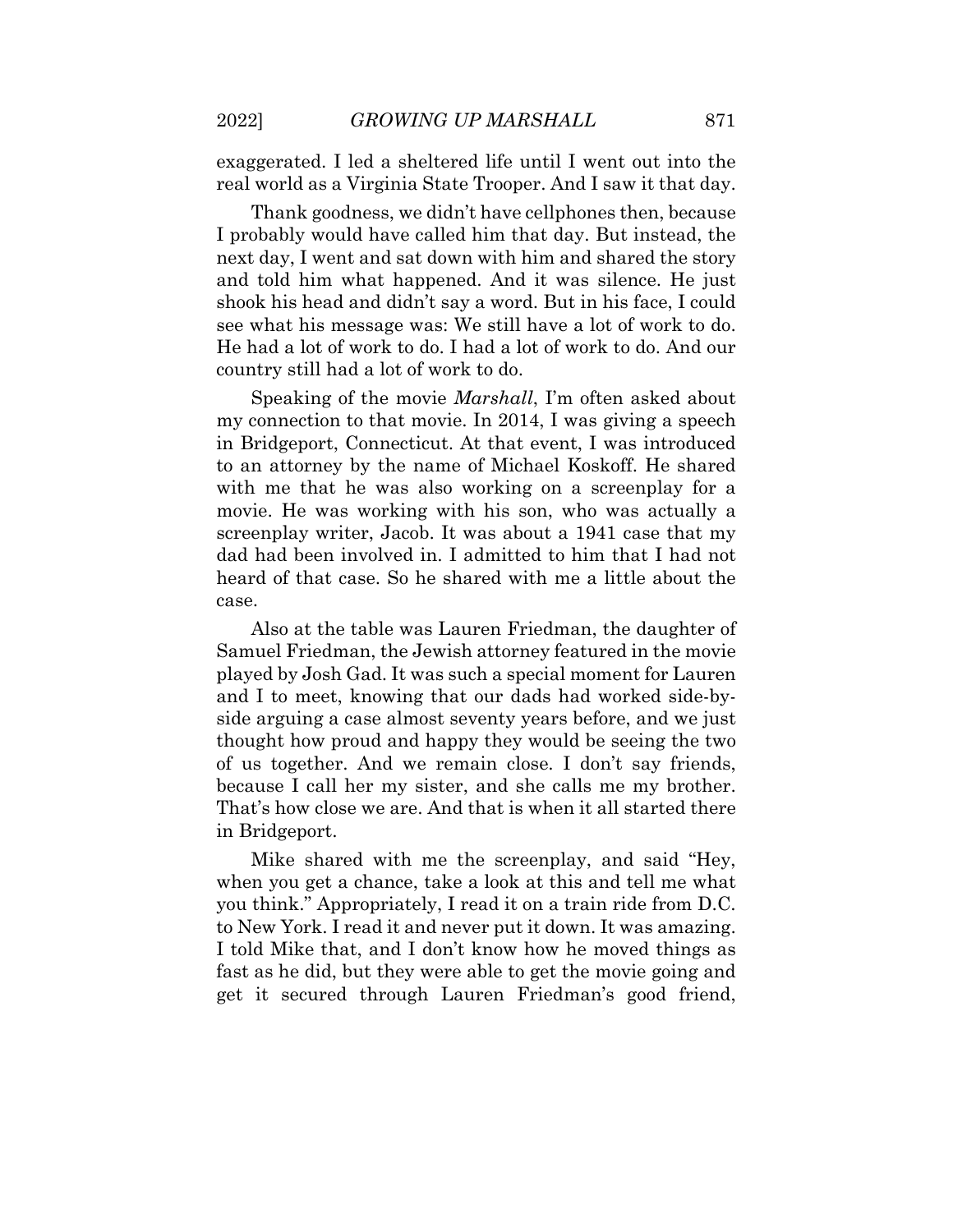we have my dad act in a certain part of it or what would he producer Paula Wagner. They got a good director Reggie Hudlin, who while they were filming, called me several days, either during filming or after filming, asking me what I thought about this or what I thought about that. How should do.

 beautifully. Ultimately, that is what is most important to the Also, leading up to it, I had been told that they were looking to get Chadwick Boseman to play my dad. But Chadwick had some doubts, because he didn't think he looked enough like my dad, and he didn't think he would take the role. So the director and Mike asked if I could write a letter to Chadwick and ask him to take the role. Let me read you a quick excerpt from the letter that I wrote to Chadwick: "As you consider this opportunity, I want to offer my personal encouragement and heart-felt personal support to you to take on this role as my father. I have no doubt that you would capture my father's voice, spirit, and soul accurately and Marshall family."

Thank goodness, Chadwick took the part, and it turned out to be a great movie. I hope many of you have seen it, but it was a movie about Joseph Spell, an African-American chauffeur played by Sterling K. Brown, accused of rape by his white employer, Eleanor Strubing, played by Kate Hudson. My dad was teamed up to argue the case, as I mentioned, with a white Jewish attorney by the name Sam Friedman, who was played by Josh Gad.

 Paula Wagner, the director Reginald Hudlin, and to meet Sterling K. Brown. We did several events leading up to the Like I said, it was so great to get to know the producer several of cast members, including Chadwick, Josh Gad, and movie. We had a really nice dinner one night.

 I can't tell you the impact that, in the short time I knew and they were filming *Marshall*. Just an incredible man. Still Chadwick, the impact that he had on my life. What a shock it was when we all learned he had cancer, and passed away in 2020. He actually had that cancer when I got to know him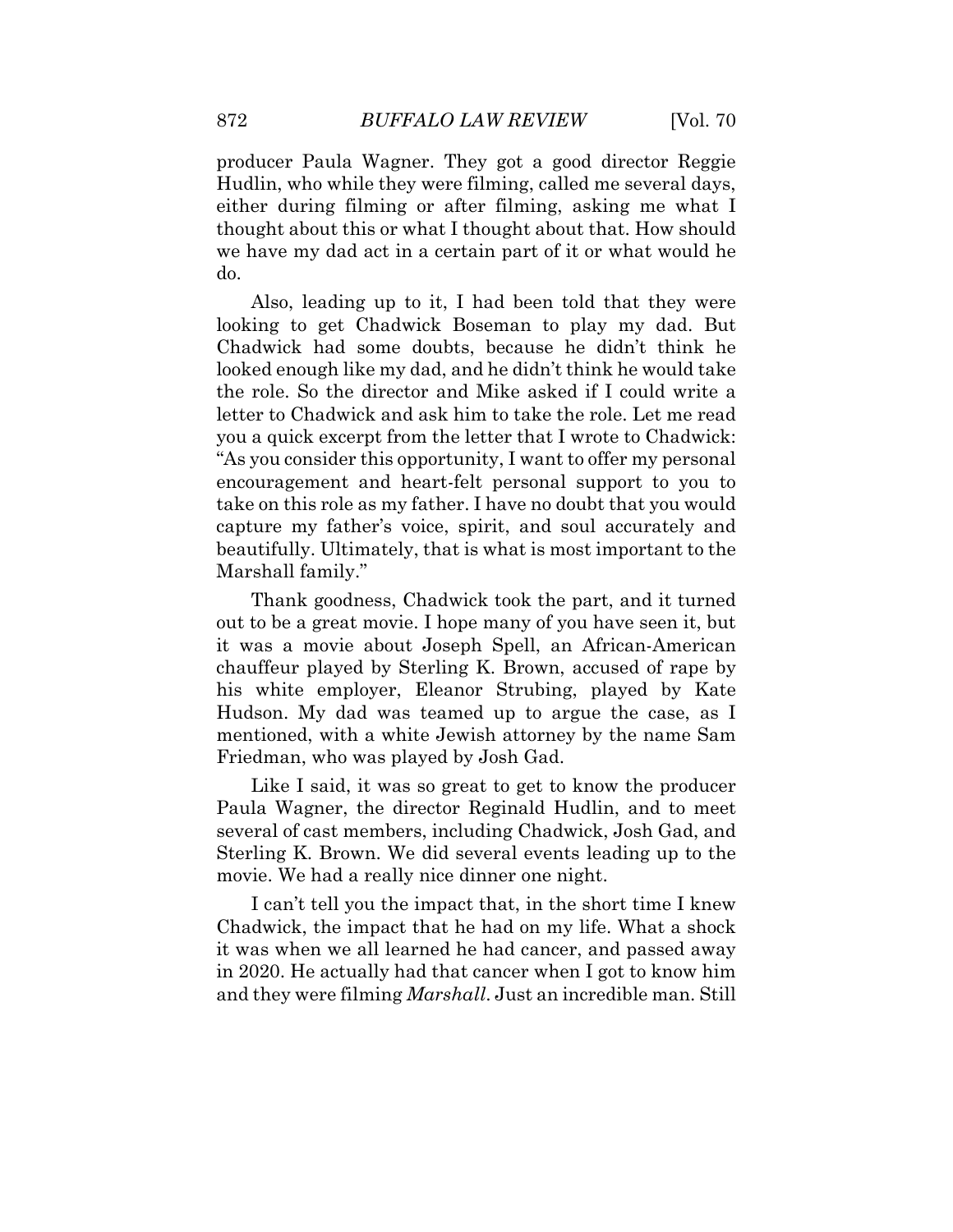to this day, just so sad about his loss.

 showing for my mom here in the D.C. area. So we took her to invited people. As we rode over there, I said, "Mom, you know doubt here. I hope you will like the movie." So, I sat with her, she watched the movie, and it was all quiet. And at the end, Mike got up and said a few words, and then asked my mom, I will share one quick story with you about leading up to the movie. They had a special showing. I had seen it two or three times. But Mike Koskoff wanted to have a special this small theatre for her to see, was about 20 people, all I have worked really hard on this along with Mike. I hope you like it. But if you have any issues, can we just talk about it on the way home. Please, please give me the benefit of the "So, what did you think?" And I thought, "Oh No, oh no. My biggest critic." And she said, "I have one comment." I thought, "Here it comes." "You know that Chadwick Boseman?" And Mike said, "Yes?" "He is an incredibly goodlooking man. But, he is nowhere near as handsome as my husband was." So, I sighed a sigh of relief, and thought we can all live with that. Like I said, so many great stories of being connected with that story.

 is Robert Bates. I looked at him and said, "Where do I know dad in the movie." I said, "Oh!" He is like 6'4", 260 pounds. I laughed. Lots of great stories having to do with that movie. One other story, at the premiere in Hollywood during the afterparty, this great big guy came up to me. For those of you have seen the movie, you probably remember him, his name you from?" He responded, "I am the guy that beat up your said, "You know what, if they hadn't broken up that fight, in real life, I think my dad would have taken you!" And we both

 question, I always use a quote from his dear, dear friend and following describing my dad: "His was the eye of a lawyer who saw the deepest wounds in the social fabric and used the Let me just answer two more questions. One is how do I describe my dad's role in our nation's history. To answer that colleague on the Court, our nation's first female Associate Justice on the Court, Sandra Day O'Connor. She said the